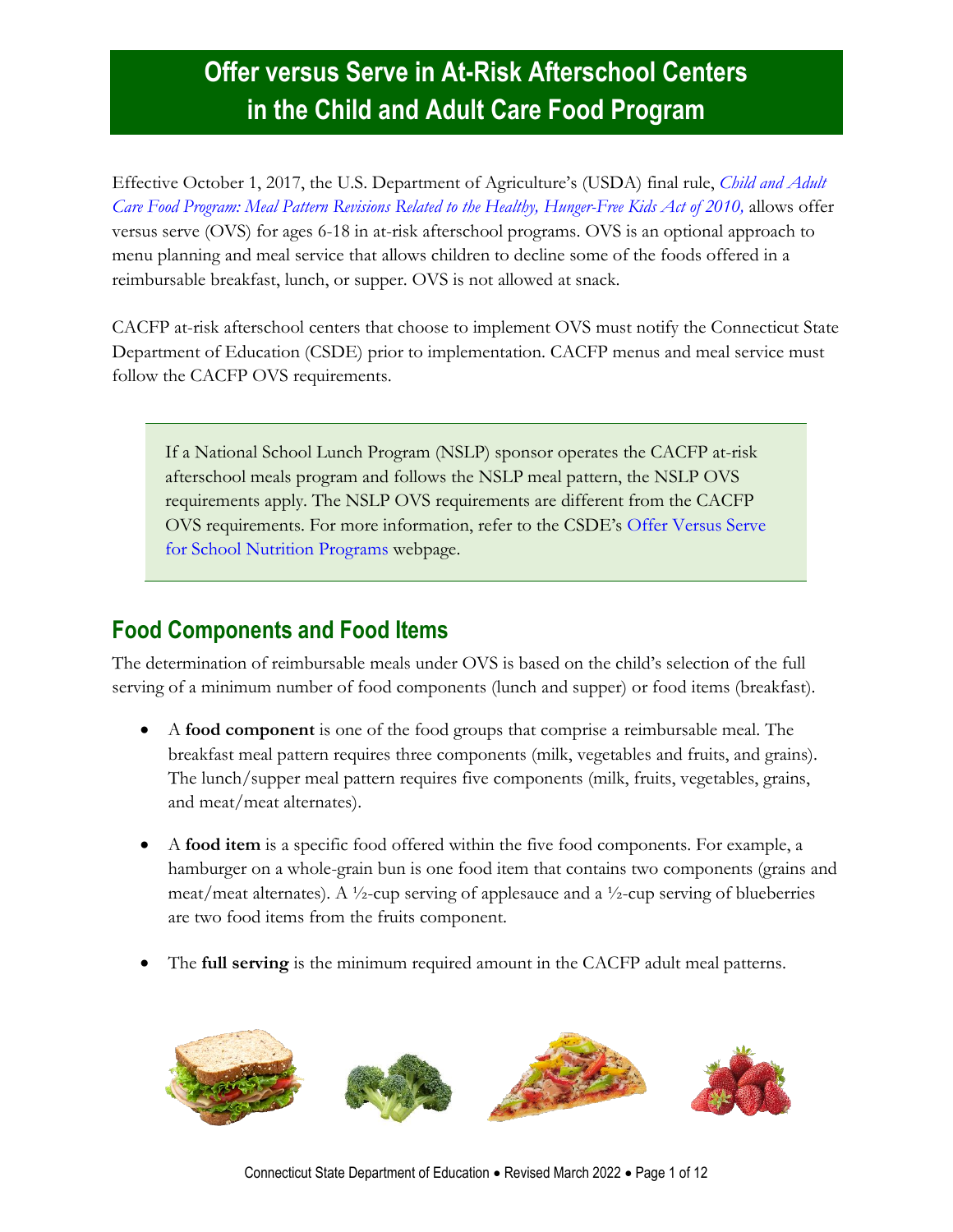CACFP menus may provide the required food components as single food items (such as chicken, pasta, fruit, and vegetables) or combination foods. Combination foods contain more than one food component, such as sandwiches, pizza, and smoothies made with yogurt and pureed fruit. For example, macaroni and cheese contains pasta (grains component) and cheese (meat/meat alternates component). Combination foods generally cannot be separated (such as burritos and pizza) or are not intended to be separated (such as a hamburger on a bun or a turkey sandwich).

### **OVS Requirements**

For a reimbursable breakfast with OVS, the at-risk afterschool center must offer the full serving of at least four different food items and children must select the full serving of at least three food items. For a reimbursable lunch with OVS, the at-risk afterschool center must offer the full serving of at least one food item from each of the five food components (milk, vegetables, fruits, grains, and meat/meat alternates) and children must select the full serving of at least three components.

### **Signage**

If the breakfast or lunch menu offers combination foods, or two or more food items from one food component such as bread and rice, the CACFP at-risk afterschool center must provide instructions or signs about the OVS requirements. This signage must indicate what choices make up a reimbursable meal and let children know that they cannot select two of the same food items or components. For example, a child cannot select milk and two pieces of toast for a reimbursable breakfast because this choice provides only two food items (milk and grains). A child cannot select two servings of chicken and one serving of rice for a reimbursable lunch because this choice provides only two components (meat/meat alternates and grains).

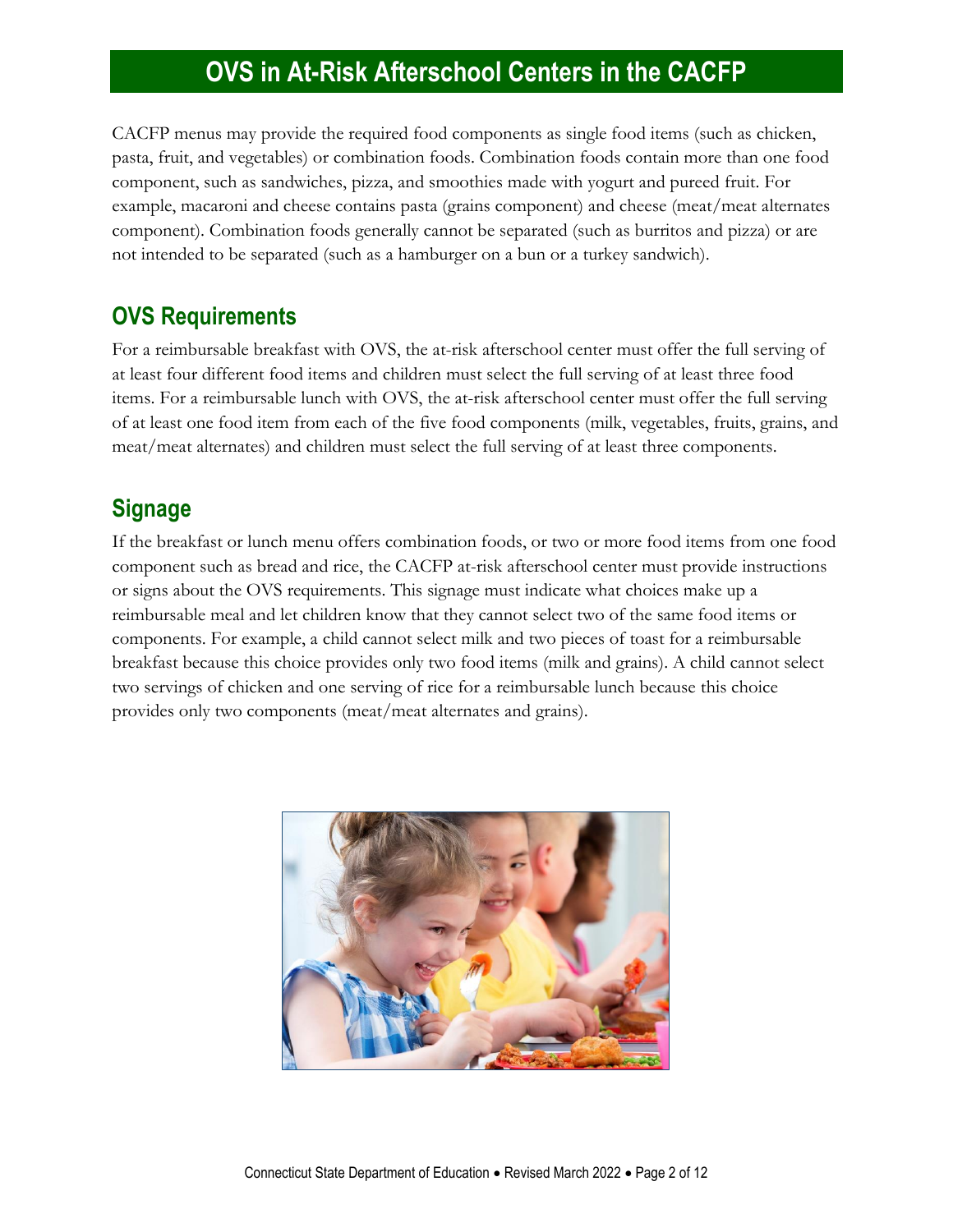### **OVS at Breakfast**

The CACFP at-risk afterschool center must offer the full serving of at least four food items from the three food components. Children must select the full serving of at least three food items for a reimbursable meal. Children can decline any one food item. Table 1 summarizes the requirements for OVS at breakfast.



| Table 1. OVS breakfast requirements for at-risk afterschool centers                                                                                                                                                                                                                                                                                                                                                                                                                                                                                                                                                        |                                                                           |  |  |  |  |
|----------------------------------------------------------------------------------------------------------------------------------------------------------------------------------------------------------------------------------------------------------------------------------------------------------------------------------------------------------------------------------------------------------------------------------------------------------------------------------------------------------------------------------------------------------------------------------------------------------------------------|---------------------------------------------------------------------------|--|--|--|--|
| At-risk afterschool center must offer at least four<br>food items from three food components <sup>1</sup>                                                                                                                                                                                                                                                                                                                                                                                                                                                                                                                  | <b>Child must select</b>                                                  |  |  |  |  |
| Milk. 1 cup (unflavored low-fat $(1\%)$ ,<br>1.<br>unflavored fat-free, or flavored fat-free) <sup>2</sup><br>Vegetables/fruits, $\frac{1}{2}$ cup<br>2.<br>Grains, 1 ounce equivalent (oz eq) <sup>3</sup><br>3.<br>Meat/meat alternates (1 ounce) or additional<br>4.<br>serving of vegetables/fruits $(1/2$ cup) or additional<br>serving of grains (1 oz eq) $^{3,4}$                                                                                                                                                                                                                                                  | At least three different food<br>items (can decline any one<br>food item) |  |  |  |  |
| Each food item must provide the full serving required by the CACFP breakfast meal pattern.<br>The USDA's CACFP Best Practices recommends only unflavored milk.<br>$\mathbf{2}$<br>Grains must meet the required weights (groups A-E) or volumes (groups H-I) in <i>Grain Ounce</i><br>3<br>Equivalents for the CACFP or provide the minimum creditable grains per serving. For more<br>information, refer to the CSDE's Calculation Methods for Grains Ounce Equivalents for the CACFP.<br>The fourth food item may be a meat/meat alternate item, a different vegetable or fruit item, or a<br>4<br>different grain item. |                                                                           |  |  |  |  |

Breakfasts in at-risk afterschool centers must meet the criteria below to be reimbursable under OVS.

- Breakfast menus must include the full serving (the required amount in the CACFP breakfast meal pattern) of at least four different food items. Breakfast menus cannot include two servings of the same food item. For example, a breakfast menu that offers a serving of milk, a serving of banana, and two servings of toast (such as one slice of enriched cinnamon-raisin bread and one slice of whole-wheat bread) is not reimbursable because the two servings of toast are the same food item (grains).
- Larger servings of the same component count as only one food item for OVS. For example, 1 cup of strawberries counts as one food item (vegetables/fruits). A 3-ounce whole-wheat bagel or two servings of whole-grain toast each count as one food item (grains).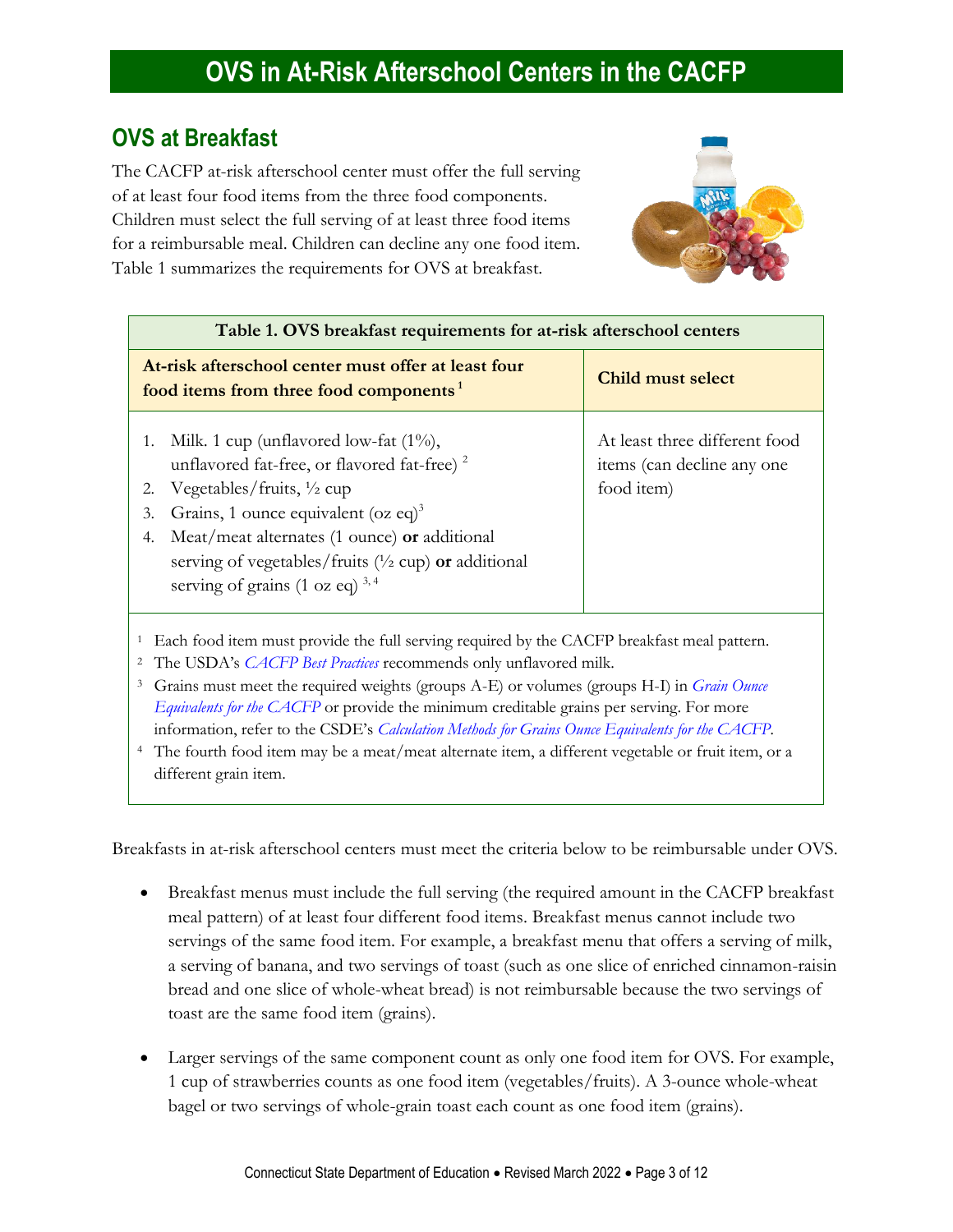- If the breakfast menu offers the full serving of a component as two separate food items, children must take both food items to count as one food item for OVS. The examples below illustrate this requirement.
	- o The CACFP breakfast meal pattern for ages 6-18 requires  $\frac{1}{2}$  cup of the vegetables/fruits component. If the breakfast menu offers  $\frac{1}{4}$  cup of sliced peaches and ¼ cup of pineapple tidbits, children must select both food items to count as one food item (vegetables/fruits).
	- o The CACFP breakfast meal pattern for ages 6-18 requires 1 oz eq of the grains component. If the breakfast menu offers  $\frac{1}{2}$  oz eq of whole-grain cereal and  $\frac{1}{2}$  oz eq of a whole-grain muffin, children must select both food items to count as one food item (grains component).
- Amounts less than a full serving do not count as a food item for OVS. For example, a selection of  $\frac{1}{4}$  cup of cantaloupe does not count as a food item because the full serving for the vegetables/fruits component at breakfast is ½ cup.
- Children may decline any one of the four food items, including milk.
- If the breakfast menu includes four food items, two of which are in a combination food, children cannot decline the combination food. For example, a breakfast menu includes a whole-grain muffin, milk, and a yogurt-fruit smoothie (combination food that contains meat/meat alternates and vegetables/fruits). Children must select the smoothie (two food items) and one other food item for a reimbursable breakfast.

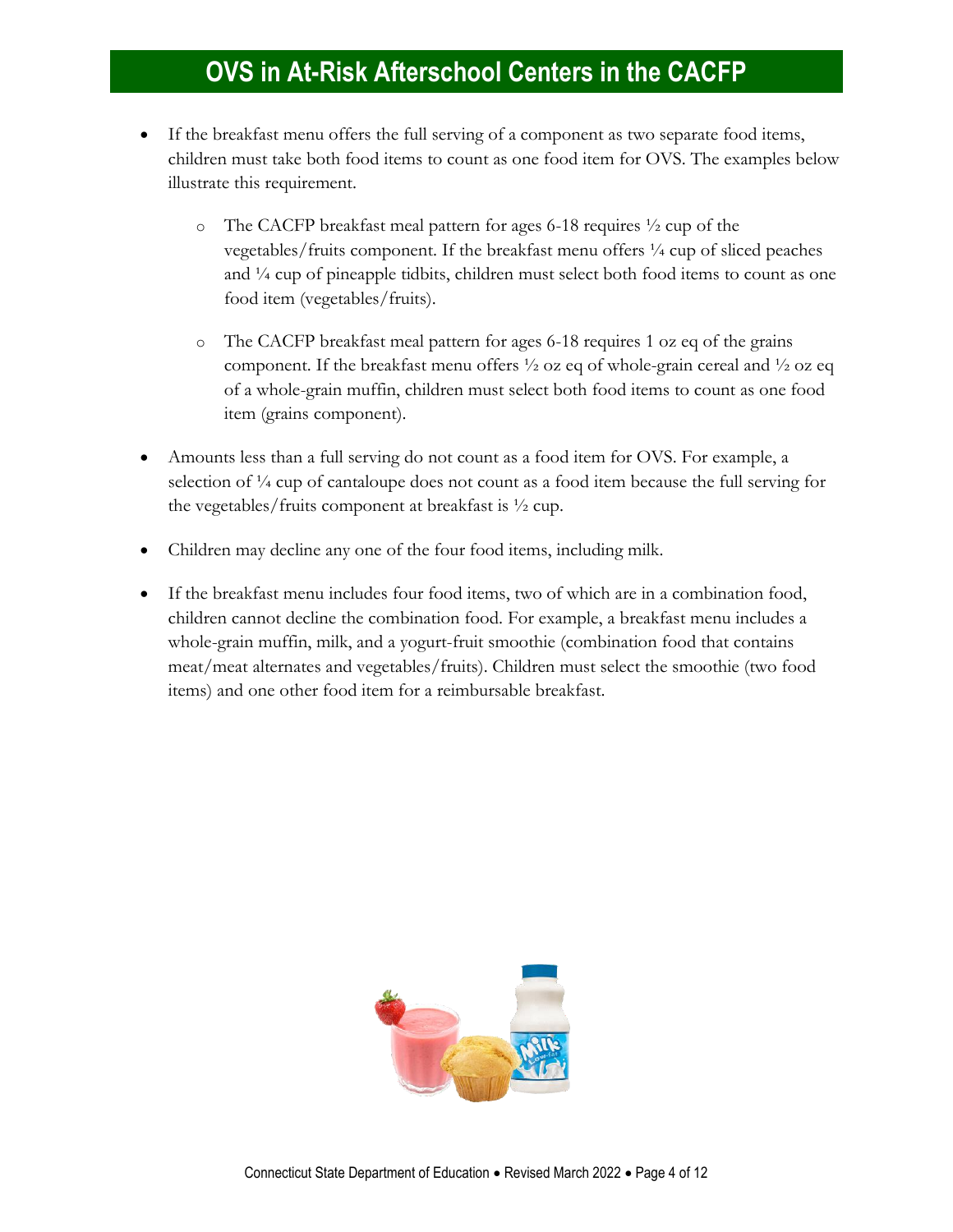#### **Examples of OVS at breakfast**

Tables 2 and 3 show examples of OVS at breakfast for ages 6-18 in at-risk afterschool centers.

| Table 2. Sample breakfast menu with four food items                                         |                                                          |                                                                                                |                            |  |  |
|---------------------------------------------------------------------------------------------|----------------------------------------------------------|------------------------------------------------------------------------------------------------|----------------------------|--|--|
|                                                                                             | <b>CACFP</b> meal pattern for OVS<br><b>Planned menu</b> |                                                                                                | <b>Food items</b>          |  |  |
| Grains (G), 1 oz eq                                                                         |                                                          | Whole-grain bagel, 2 ounces                                                                    | $1 \text{ G}$ <sup>1</sup> |  |  |
| Vegetables and Fruits (VF), 1/2 cup                                                         |                                                          | Strawberries, 1/2 cup                                                                          | 1 <sub>VF</sub>            |  |  |
| Milk $(M)$ , 1 cup                                                                          |                                                          | Unflavored low-fat milk, 1 cup                                                                 | 1 M                        |  |  |
| Meat/Meat Alternate (MMA) (1 ounce)<br>or additional VF ( $\frac{1}{2}$ cup) or G (1 oz eq) |                                                          | 1 VF<br>Orange slices, 1/2 cup                                                                 |                            |  |  |
|                                                                                             |                                                          | Children must select the full serving of at least three different food items                   |                            |  |  |
| Child selects                                                                               | Full food items                                          | Reimbursable meal?                                                                             |                            |  |  |
| Strawberries (1 VF)<br>Milk $(1 M)$                                                         | $\overline{2}$                                           | No. The selected meal contains only two food<br>items (1 VF and 1 M).                          |                            |  |  |
| Bagel (1 G)<br>Strawberries (1 VF)                                                          | $\overline{2}$                                           | <b>No.</b> The selected meal contains only two food<br>items (1 G and 1 VF).                   |                            |  |  |
| Bagel (1 G)<br>Milk $(1 M)$                                                                 | $\overline{2}$                                           | <b>No.</b> The selected meal contains only two food<br>items $(1 \text{ G and } 1 \text{ M}).$ |                            |  |  |
| Strawberries (1 VF)<br>Orange slices (1 VF)<br>Milk $(1 M)$                                 | 3                                                        | Yes. The selected meal contains three food items<br>$(2 \text{ VF}$ and $1 \text{ M})$ .       |                            |  |  |
| Bagel (1 G)<br>Orange slices (1 VF)<br>Milk $(1 M)$                                         | 3                                                        | Yes. The selected meal contains three food items<br>(1 G, 1 VF, and 1 M).                      |                            |  |  |
| Strawberries (1 VF)<br>Orange slices (1 VF)<br>Bagel (1 G)                                  | 3                                                        | Yes. The selected meal contains three food items<br>$(2 \text{ VF}$ and $1 \text{ G})$ .       |                            |  |  |
| Larger servings of the same food count as only one food item for OVS.<br>$\mathbf{1}$       |                                                          |                                                                                                |                            |  |  |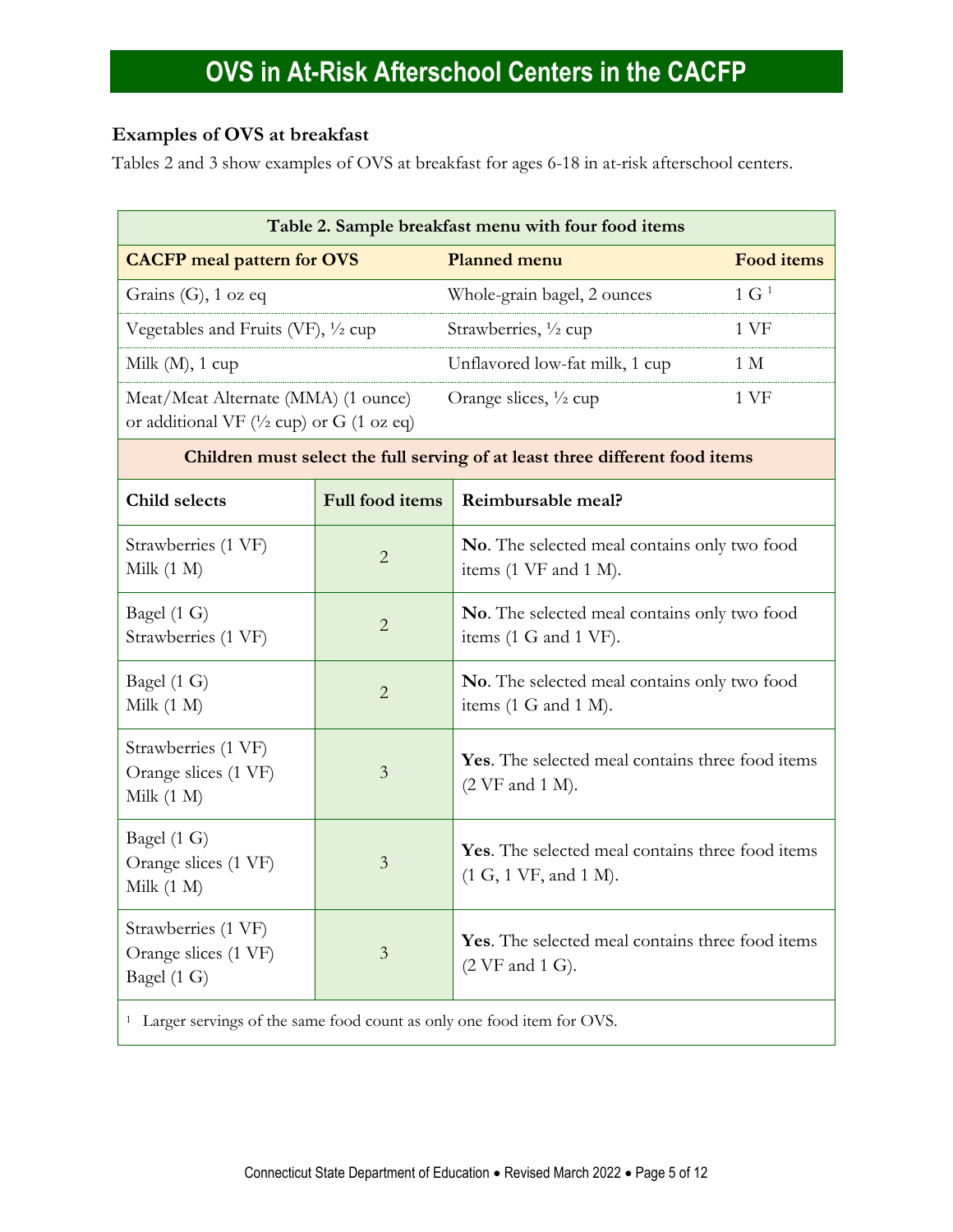| Table 3. Sample breakfast menu with five food items                            |                                                                        |                   |  |
|--------------------------------------------------------------------------------|------------------------------------------------------------------------|-------------------|--|
| <b>CACFP</b> meal pattern for OVS                                              | <b>Planned menu</b>                                                    | <b>Food items</b> |  |
| $G$ , 1 oz eq                                                                  | Whole-wheat toast, 1-ounce slice                                       | 1 G               |  |
| $VF, \frac{1}{2} cup$                                                          | Cantaloupe slices, $\frac{1}{2}$ cup<br>Blueberries, $\frac{1}{2}$ cup | 2.VF              |  |
| $M$ , 1 cup <sup>1</sup>                                                       | Unflavored low-fat milk, 1 cup                                         | 1 M               |  |
| MMA (1 ounce) or additional<br>VF $(\frac{1}{2}$ cup) or G $(1 \text{ oz eq})$ | Peanut butter, 2 tablespoons                                           | 1 MMA             |  |

#### **Children must select the full serving of at least three different food items**

| Child selects                                                           | Full food items | Reimbursable meal?                                                                                                                  |  |  |
|-------------------------------------------------------------------------|-----------------|-------------------------------------------------------------------------------------------------------------------------------------|--|--|
| Toast $(1\ G)$<br>Peanut butter (1 MMA)<br>Blueberries (1 VF)           | $\overline{3}$  | Yes. The selected meal contains three food<br>items $(1 G, 1 M/MA,$ and $1 VF$ ).                                                   |  |  |
| Toast $(1\ G)$<br>Blueberries (1 VF)<br>Milk $(1 M)$                    | 3               | Yes. The selected meal contains three food<br>items $(1 G, 1 VF, and 1 M)$ .                                                        |  |  |
| Toast $(1\ G)$<br>Peanut butter (1 MMA)<br>Milk $(1 M)$                 | $\overline{3}$  | Yes. The selected meal contains three food<br>items $(1 G, 1 MMA, and 1 M)$ .                                                       |  |  |
| Swiss cheese (1 MMA)<br>Cantaloupe slices (1 VF)<br>Milk $(1 M)$        | 3               | Yes. The selected meal contains three food<br>items $(1 M/MA, 1 VF$ and $1 M$ ).                                                    |  |  |
| Toast $(1 G)$<br>Cantaloupe slices (1 VF)<br>Milk $(1 M)$               | 3               | Yes. The selected meal contains three food<br>items $(1 G, 1 VF, and 1 M)$ .                                                        |  |  |
| Blueberries (1 VF)<br>Cantaloupe slices (1 VF)<br>Peanut butter (1 MMA) | 3               | Yes. The selected meal contains three food<br>items $(2 \text{ VF and } 1 \text{ M/MA}).$                                           |  |  |
| Toast, $2$ slices $(1 \text{ G})$<br>Blueberries (1 VF)                 | $\overline{2}$  | No. The selected meal contains only two food<br>items (1 G and 1 VF). Two servings of the<br>same food count as only one food item. |  |  |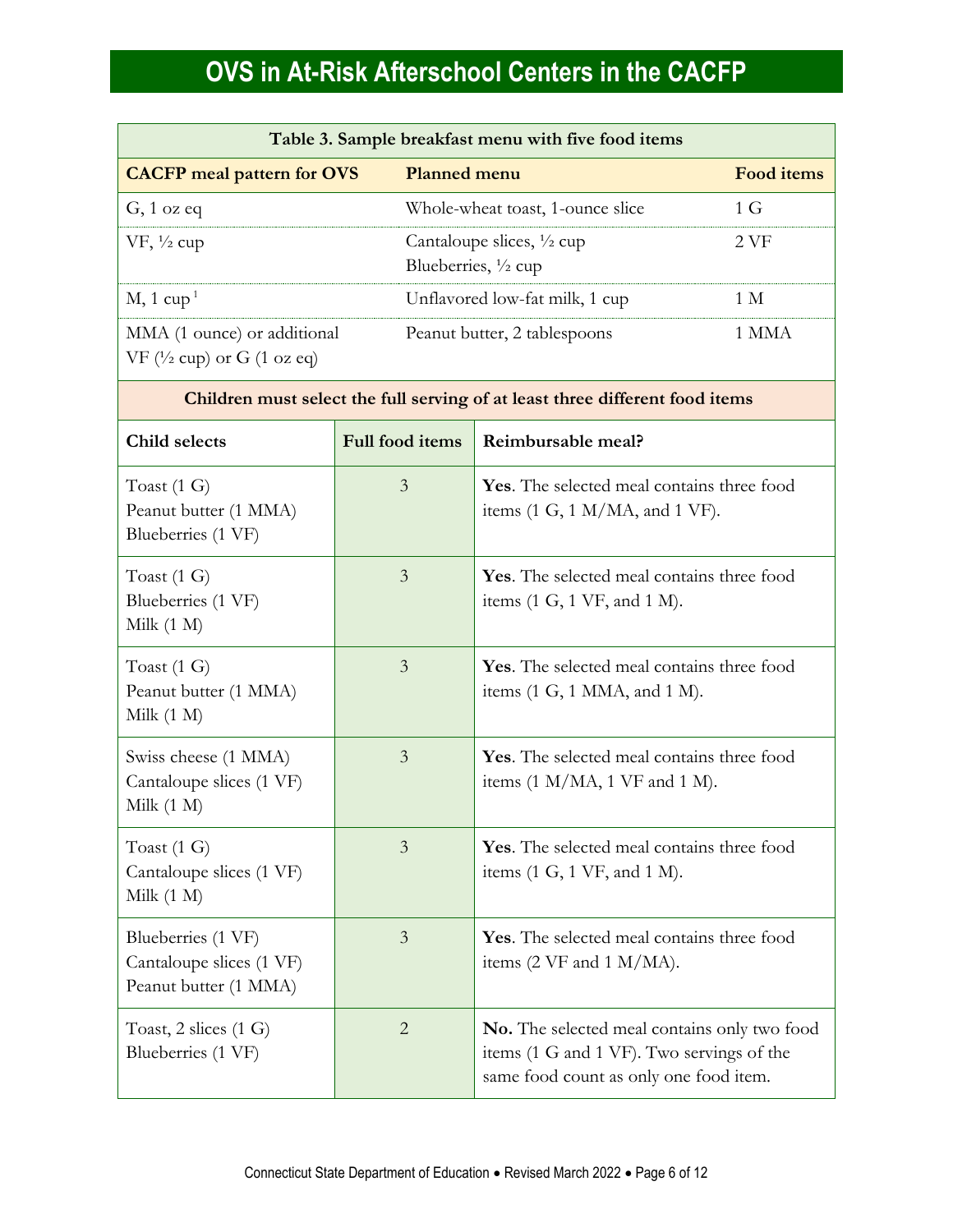#### **OVS at Lunch and Supper**

The CACFP at-risk afterschool center must offer the full serving of all five food components. Children must select the full serving of at least three components for a reimbursable meal. Table 4 summarizes the OVS requirements for lunch and supper.



| Table 4. OVS lunch and supper requirements for at-risk afterschool centers                                                                                                                                                                                                                                                                                                |                                                                                   |  |  |  |  |
|---------------------------------------------------------------------------------------------------------------------------------------------------------------------------------------------------------------------------------------------------------------------------------------------------------------------------------------------------------------------------|-----------------------------------------------------------------------------------|--|--|--|--|
| Center must offer five components <sup>1</sup>                                                                                                                                                                                                                                                                                                                            | Child must select                                                                 |  |  |  |  |
| 1. Milk, 1 cup (unflavored low-fat,<br>unflavored fat-free, or flavored fat-free) <sup>2</sup><br>Fruits, $\frac{1}{4}$ cup<br>2.<br>Vegetables, $\frac{1}{2}$ cup<br>3.<br>Grains, 1 oz eq 3<br>4.<br>Meat/meat alternates, 2 ounces<br>5.                                                                                                                               | At least <b>three</b> food<br>components (can decline any<br>two food components) |  |  |  |  |
| Each food component must provide the full serving required by the CACFP meal pattern.<br>The USDA's CACFP Best Practices recommends only unflavored milk.<br>$\mathbf{Z}$<br>Grains must meet the required weights (groups A-E) or volumes (groups H-I) in <i>Grain Ounce</i><br>Equivalents for the CACFP or provide the minimum creditable grains per serving. For more |                                                                                   |  |  |  |  |

Lunches and suppers in at-risk afterschool centers must meet the criteria below to be reimbursable under OVS.

information, refer to the CSDE's *[Calculation Methods for Grains Ounce Equivalents for the CACFP.](https://portal.ct.gov/-/media/SDE/Nutrition/CACFP/Crediting/Grain_Calculation_CACFP_oz_eq.pdf)*

- Each lunch and supper must include the full serving (the required amount in the CACFP meal pattern) of the five lunch/supper components. For information on the CACFP meal patterns, refer to the CSDE's [Meal Pattern Requirements for CACFP Child Care Programs](https://portal.ct.gov/SDE/Nutrition/Meal-Patterns-CACFP-Child-Care-Programs) webpage.
- Larger servings of the same food count as only one food component. For example, 1 cup of broccoli counts as only one food component (vegetables). Two 1-ounce slices of wholegrain bread (2 oz eq) count as only one food component (grains).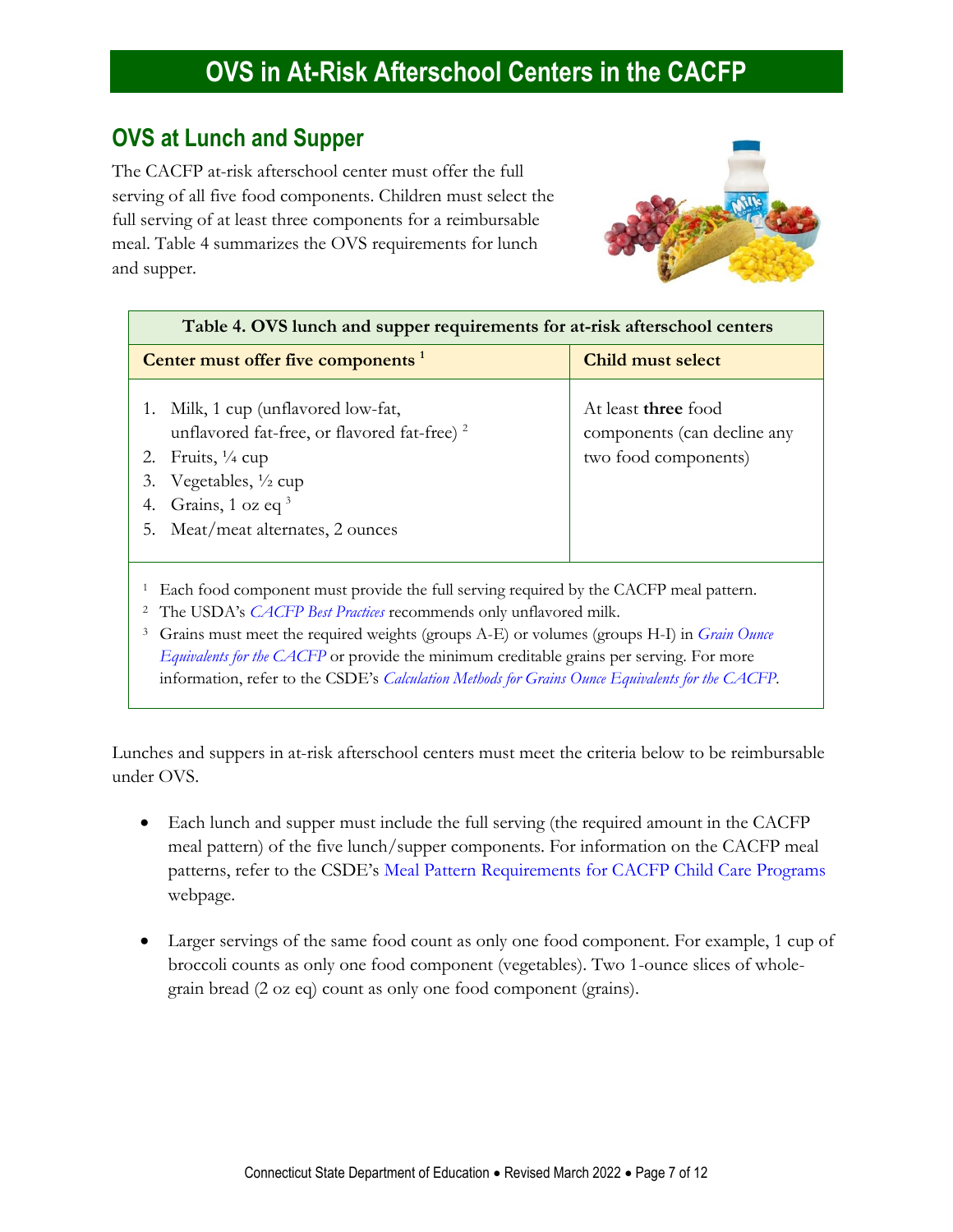- If the menu offers the full serving of a component as two separate food items, participants must take both food items to credit as one component for OVS. The examples below illustrate this requirement.
	- $\circ$  The CACFP lunch meal pattern requires  $\frac{1}{2}$  cup of the vegetables component. If the lunch menu offers  $\frac{1}{4}$  cup of broccoli and  $\frac{1}{4}$  cup of corn, children must select both food items to count as the full vegetables component.
	- o The CACFP lunch/supper meal pattern requires 1 oz eq of the grains component. If the menu offers  $\frac{1}{2}$  oz eq of brown rice and  $\frac{1}{2}$  oz eq of whole-wheat roll, children must select both food items to count as the full grains component.
- Amounts less than the full serving do not count as a food component for OVS. For example, a selection of  $\frac{1}{4}$  cup of broccoli does not count as the vegetables component because the full serving is  $\frac{1}{2}$  cup.
- Children may decline any one or two food components, including milk.
- If a combination food contains three or more food components, children cannot decline the combination food. For example, a menu offers spinach lasagna made with cheese (meat/meat alternates component), lasagna noodles (grains component), spinach and tomato sauce (vegetables component) served with apple slices (fruits component) and milk. Children must select the lasagna (three components) for a reimbursable meal.

#### **Examples of OVS at lunch and supper**

Tables 5 and 6 show examples of OVS at lunch and supper.

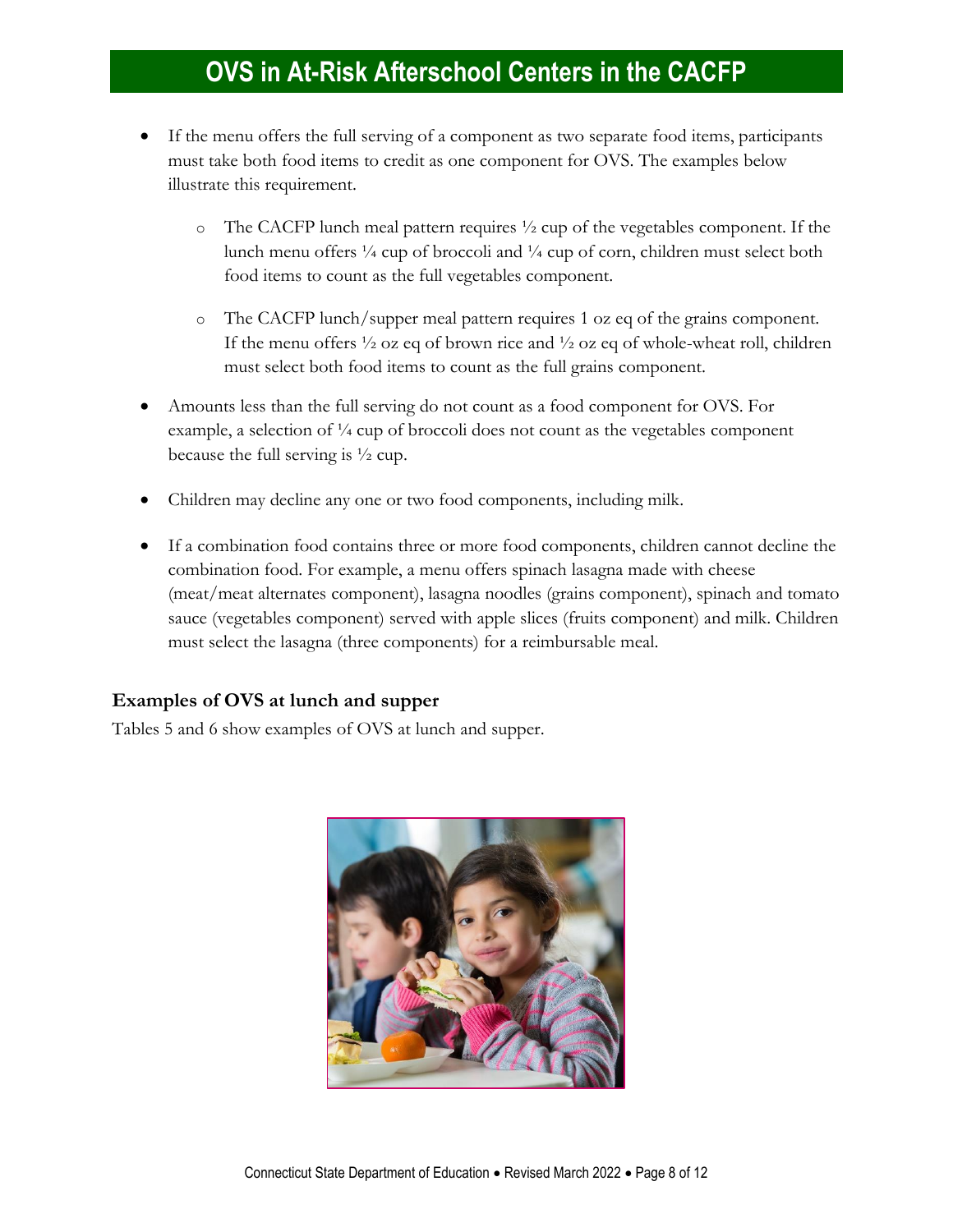| Table 5. Sample lunch/supper menu 1                                               |                                     |                                |                                                                        |                                     |
|-----------------------------------------------------------------------------------|-------------------------------------|--------------------------------|------------------------------------------------------------------------|-------------------------------------|
| <b>CACFP</b> meal pattern                                                         | <b>Planned menu</b>                 |                                |                                                                        | <b>Meal pattern</b><br>contribution |
| MMA 2 ounces                                                                      | Turkey, 2 ounces                    |                                |                                                                        | 2 ounces MMA                        |
| $G$ , 1 oz eq                                                                     |                                     | Whole-wheat bread, 2 ounces    |                                                                        | 2 oz eq $G1$                        |
| $V, \frac{1}{2}$ cup                                                              | Broccoli florets, $\frac{1}{2}$ cup |                                |                                                                        | $\frac{1}{2}$ cup V                 |
| $F, \frac{1}{4}$ cup                                                              |                                     | Cantaloupe slices, 1/4 cup     |                                                                        | $\frac{1}{4}$ cup F                 |
| $M$ , 1 cup                                                                       |                                     | Unflavored low-fat milk, 1 cup |                                                                        | $1 \text{ cup } M$                  |
| Children must select the full serving of at least three different food components |                                     |                                |                                                                        |                                     |
| Child selects                                                                     | Food<br>items                       | <b>Full food</b><br>components | Reimbursable meal?                                                     |                                     |
| Turkey sandwich (MMA, G)                                                          | 1                                   | $\overline{2}$                 | No. The selected meal contains only<br>two components (MMA and G).     |                                     |
| Turkey sandwich (MMA, G)<br>Milk $(M)$                                            | $\overline{2}$                      | $\overline{3}$                 | Yes. The selected meal contains three<br>components (MMA, G, and M).   |                                     |
| Turkey sandwich (MMA, G)<br>Cantaloupe slices (F)                                 | $\overline{2}$                      | $\overline{3}$                 | Yes. The selected meal contains three<br>components (MMA, G, and F).   |                                     |
| Turkey sandwich (MMA, G)<br>Broccoli florets (V)                                  | $\overline{2}$                      | $\overline{3}$                 | Yes. The selected meal contains three<br>components (MMA, G, and V).   |                                     |
| Broccoli florets (V)<br>Cantaloupe slices (F)<br>Milk $(M)$                       | 3                                   | $\overline{3}$                 | Yes. The selected meal contains three<br>components $(V, F, and M)$ .  |                                     |
| Turkey sandwich (MMA, G)<br>Broccoli florets (V)<br>Milk $(M)$                    | $\mathfrak{Z}$                      | $\overline{4}$                 | Yes. The selected meal contains four<br>components (MMA, G, V, and M). |                                     |
| Turkey sandwich (MMA, G)<br>Cantaloupe slices (F)<br>Milk $(M)$                   | 3                                   | $\overline{4}$                 | Yes. The selected meal contains four<br>components (MMA, G, F, and M). |                                     |
|                                                                                   |                                     |                                |                                                                        |                                     |

<sup>1</sup> Larger servings of the same food count as only one food component for OVS.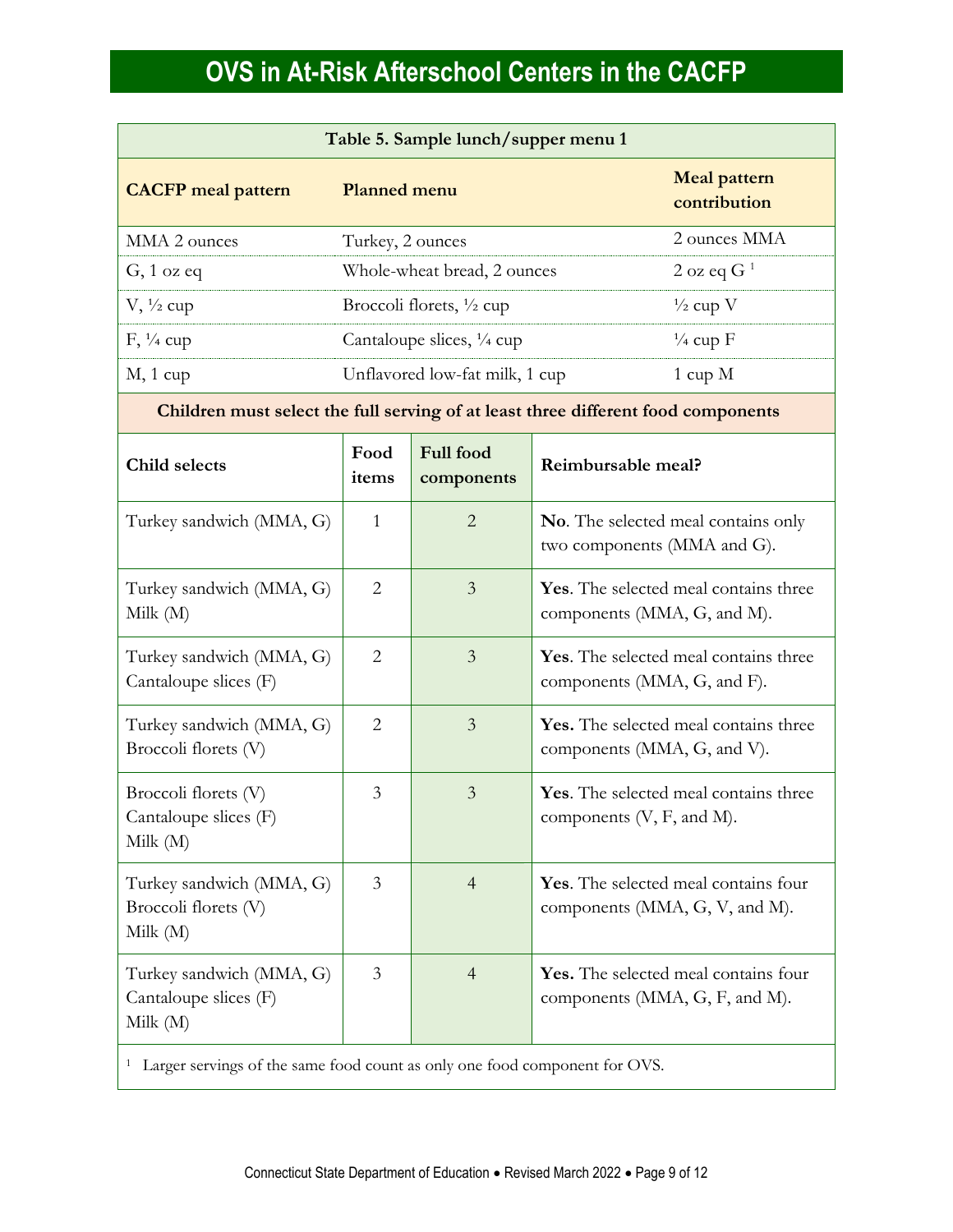| Table 6. Sample lunch/supper menu 2                                 |                |                                |                                                                                   |                                     |  |
|---------------------------------------------------------------------|----------------|--------------------------------|-----------------------------------------------------------------------------------|-------------------------------------|--|
| <b>CACFP</b> meal pattern                                           |                | <b>Planned menu</b>            |                                                                                   | <b>Meal pattern</b><br>contribution |  |
| MMA 2 ounces                                                        |                |                                | Meat sauce, 2 ounces of cooked hamburger                                          | 2 ounces MMA                        |  |
| $G$ , 1 oz eq                                                       |                | Spaghetti, 1 cup               | 2 oz eq $G1$                                                                      |                                     |  |
| $V, \frac{1}{2}$ cup                                                |                | Tossed garden salad, 1 cup     |                                                                                   | $\frac{1}{2}$ cup V <sup>2</sup>    |  |
| $F, \frac{1}{4}$ cup                                                |                | Fruit salad, 1/2 cup           |                                                                                   | $\frac{1}{2}$ cup F                 |  |
| $M$ , 1 cup                                                         |                | Unflavored low-fat milk, 1 cup |                                                                                   | $1 \text{ cup } M$                  |  |
|                                                                     |                |                                | Children must select the full serving of at least three different food components |                                     |  |
| Child selects                                                       | Food<br>items  | <b>Full food</b><br>components | Reimbursable meal?                                                                |                                     |  |
| Spaghetti (G)<br>Meat sauce (MMA)                                   | $\overline{2}$ | $\overline{2}$                 | No. The selected meal contains only two<br>components (G and MMA).                |                                     |  |
| Spaghetti (G)<br>Fruit salad (F)<br>Milk (M)                        | 3              | $\mathfrak{Z}$                 | Yes. The selected meal contains three<br>components $(G, F, and M)$ .             |                                     |  |
| Spaghetti (G)<br>Meat sauce (MMA)<br>Tossed salad (V)<br>Milk $(M)$ | $\overline{4}$ |                                | Yes. The selected meal contains four<br>components (G, MMA, V, and M).            |                                     |  |
| Salad (V)<br>Fruit salad (F)<br>Milk $(M)$                          | 3              | 3                              | Yes. The selected meal contains two<br>components (V, F, and M).                  |                                     |  |
| Spaghetti (G)<br>Meat sauce (MMA)<br>Milk $(M)$                     | 3              | $\overline{3}$                 | Yes. The selected meal contains three<br>components (G, MMA, and M).              |                                     |  |
| Spaghetti (G)<br>Meat sauce (MMA)<br>Fruit salad (F)                | $\mathfrak{Z}$ | $\mathfrak{Z}$                 | Yes. The selected meal contains two<br>components (G, MMA, and F).                |                                     |  |

<sup>1</sup> Larger servings of the same food count as only one food component for OVS.

<sup>2</sup> Raw leafy greens credit as half the volume served.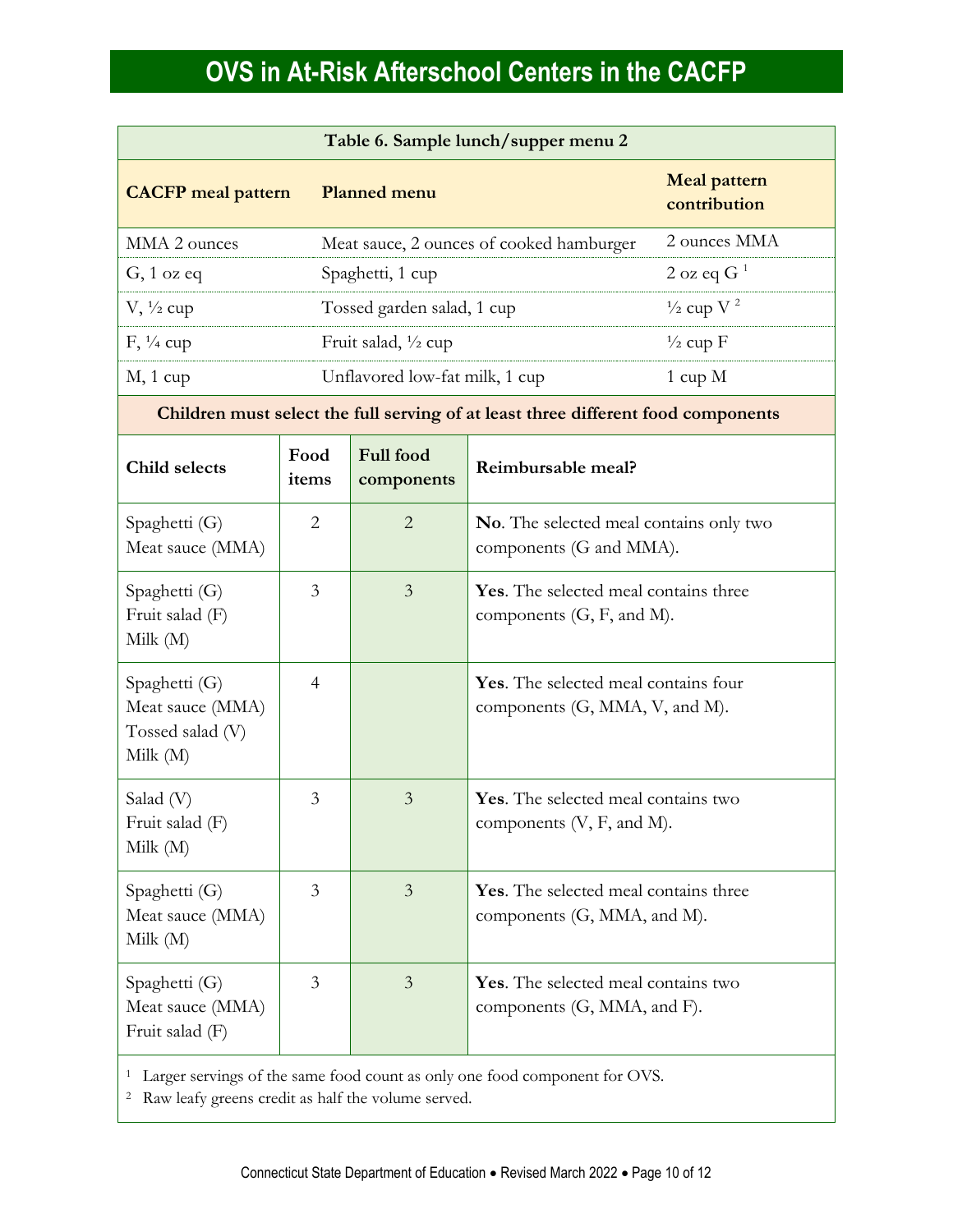#### **Resources**

- CACFP Best Practices (USDA): [https://fns-prod.azureedge.net/sites/default/files/cacfp/CACFP\\_factBP.pdf](https://fns-prod.azureedge.net/sites/default/files/cacfp/CACFP_factBP.pdf)
- Crediting Foods in CACFP Child Care Programs (CSDE webpage): [https://portal.ct.gov/SDE/Nutrition/Crediting-Foods-in-CACFP-Child-Care-Programs](http://portal.ct.gov/SDE/Nutrition/Crediting-Foods-in-CACFP-Child-Care-Programs)
- Meal Pattern Requirements for CACFP Child Care Programs (CSDE): [https://portal.ct.gov/-/media/SDE/Nutrition/CACFP/MealPattern/](https://portal.ct.gov/-/media/SDE/Nutrition/CACFP/MealPattern/Guide_CACFP_Meal_Patterns.pdf) [Guide\\_CACFP\\_Meal\\_Patterns.pdf](https://portal.ct.gov/-/media/SDE/Nutrition/CACFP/MealPattern/Guide_CACFP_Meal_Patterns.pdf)
- Meal Patterns for Children (CSDE): [https://portal.ct.gov/-/media/SDE/Nutrition/CACFP/MealPattern/](https://portal.ct.gov/-/media/SDE/Nutrition/CACFP/MealPattern/CACFP_Meal_Pattern.pdf) [CACFP\\_Meal\\_Pattern.pdf](https://portal.ct.gov/-/media/SDE/Nutrition/CACFP/MealPattern/CACFP_Meal_Pattern.pdf)
- Meal Patterns for CACFP Child Care Programs (CSDE webpage): [https://portal.ct.gov/SDE/Nutrition/Meal-Patterns-CACFP-Child-Care-Programs](http://portal.ct.gov/SDE/Nutrition/Meal-Patterns-CACFP-Child-Care-Programs)
- Offer Versus Serve in the CACFP (USDA): <https://www.fns.usda.gov/sites/default/files/tn/CACFPOfferVersusServe.pdf>
- USDA Final Rule (81 FR 24347): CACFP Meal Pattern Revisions Related to the Healthy, Hunger-Free Kids Act of 2010 <https://www.fns.usda.gov/cacfp/fr-042516>
- USDA Final Rule Corrections (81 FR 75671): Child and Adult Care Food Program: Meal Pattern Revisions Related to the Healthy, Hunger-Free Kids Act of 2010: [https://www.federalregister.gov/documents/2016/11/01/2016-26339/child-and-adult-care](https://www.federalregister.gov/documents/2016/11/01/2016-26339/child-and-adult-care-food-program-meal-pattern-revisions-related-to-the-healthy-hunger-free-kids-act)[food-program-meal-pattern-revisions-related-to-the-healthy-hunger-free-kids-act](https://www.federalregister.gov/documents/2016/11/01/2016-26339/child-and-adult-care-food-program-meal-pattern-revisions-related-to-the-healthy-hunger-free-kids-act)
- USDA Memo CACFP 05-2017: Offer Versus Serve and Family Style Meals in the Child and Adult Care Food Program: [https://www.fns.usda.gov/cacfp/offer-versus-serve-and-family-style-meals-child-and-adult](https://www.fns.usda.gov/cacfp/offer-versus-serve-and-family-style-meals-child-and-adult-care-food-program)[care-food-program](https://www.fns.usda.gov/cacfp/offer-versus-serve-and-family-style-meals-child-and-adult-care-food-program)